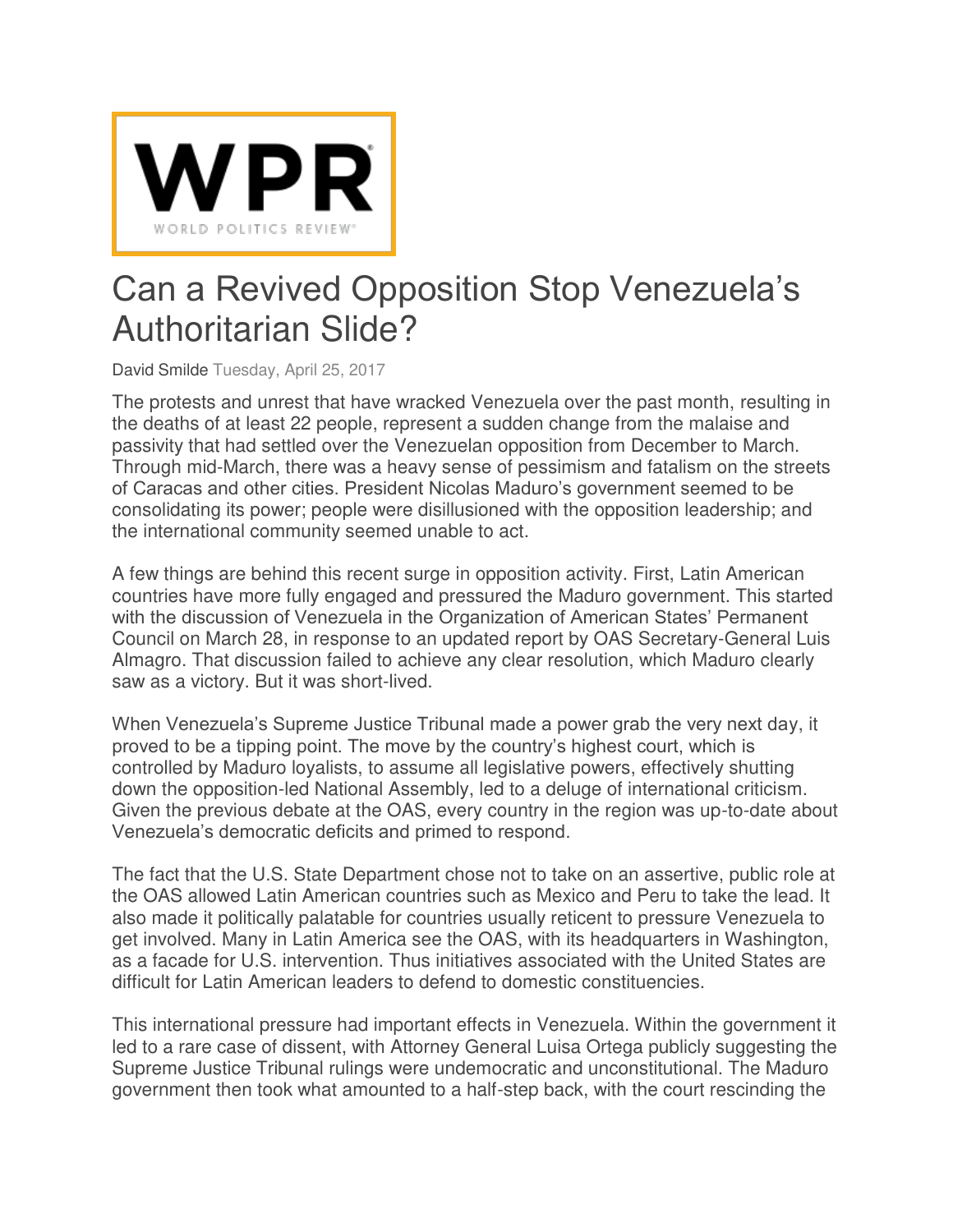two most offensive articles that had eliminated parliamentary immunity and given the court all legislative functions.

*In the current context, the opposition's demands are eminently reasonable: respect for the democratically elected National Assembly and an electoral calendar.*

International pressure on the Maduro government also revived the opposition, providing lawmakers and protesters with a sense that the world was watching and supporting their cause. The opposition is further motivated by the reality that what remains of the court's ruling is still an important blow to the National Assembly. Although the court revoked the two most controversial measures, it retained the article that removed the last source of power the National Assembly held—its ability to review and approve any joint ventures and all new sources of debt. The opposition's vigorous mobilization is intended, in part, to scare off countries and investment groups that might put money in Venezuela, providing Maduro with a lifeline.

All of this makes this round of protests different and more likely to succeed than the three-month cycle of protests in 2014. At that time, the opposition was demanding that Maduro, a democratically elected president, resign because of supposedly undemocratic behavior. This generated concern in the region, but not a lot of support especially given that the Maduro government had been elected less than a year earlier and had received strong support in December 2013 regional elections.

But in the current context, the opposition's demands are eminently reasonable: respect for the democratically elected National Assembly and an electoral calendar. And now they are receiving the support and sympathy of countries and multilateral institutions across the region concerned by Venezuela's slide into authoritarianism.

It is clear that while the vast majority of Venezuelans want change, the Maduro government is going to do everything it can to prevent it. It aims to push elections far enough into the future until oil prices might recover—or until they can change the electoral playing field enough to be sure to win. The National Electoral Council is currently carrying out a process of party revalidation that could lead to the disqualification of important opposition parties. Opposition leader Henrique Capriles was recently [barred from holding office](https://www.nytimes.com/2017/04/07/world/americas/venezuela-henrique-capriles-nicolas-maduro.html) for 15 years; it is likely that other leaders will also be disqualified.

Nevertheless, it is important to note that despite postponing elections, the Maduro government has not openly adopted an authoritarian identity. It still refers to itself as elected, and has not said it is no longer going to hold elections. Its official stance on the National Electoral Council's suspension last October of the recall referendum against Maduro is that it was done because of fraud in the initial petition. Regional elections, the council says, cannot be held until after the party revalidation process. So the Maduro